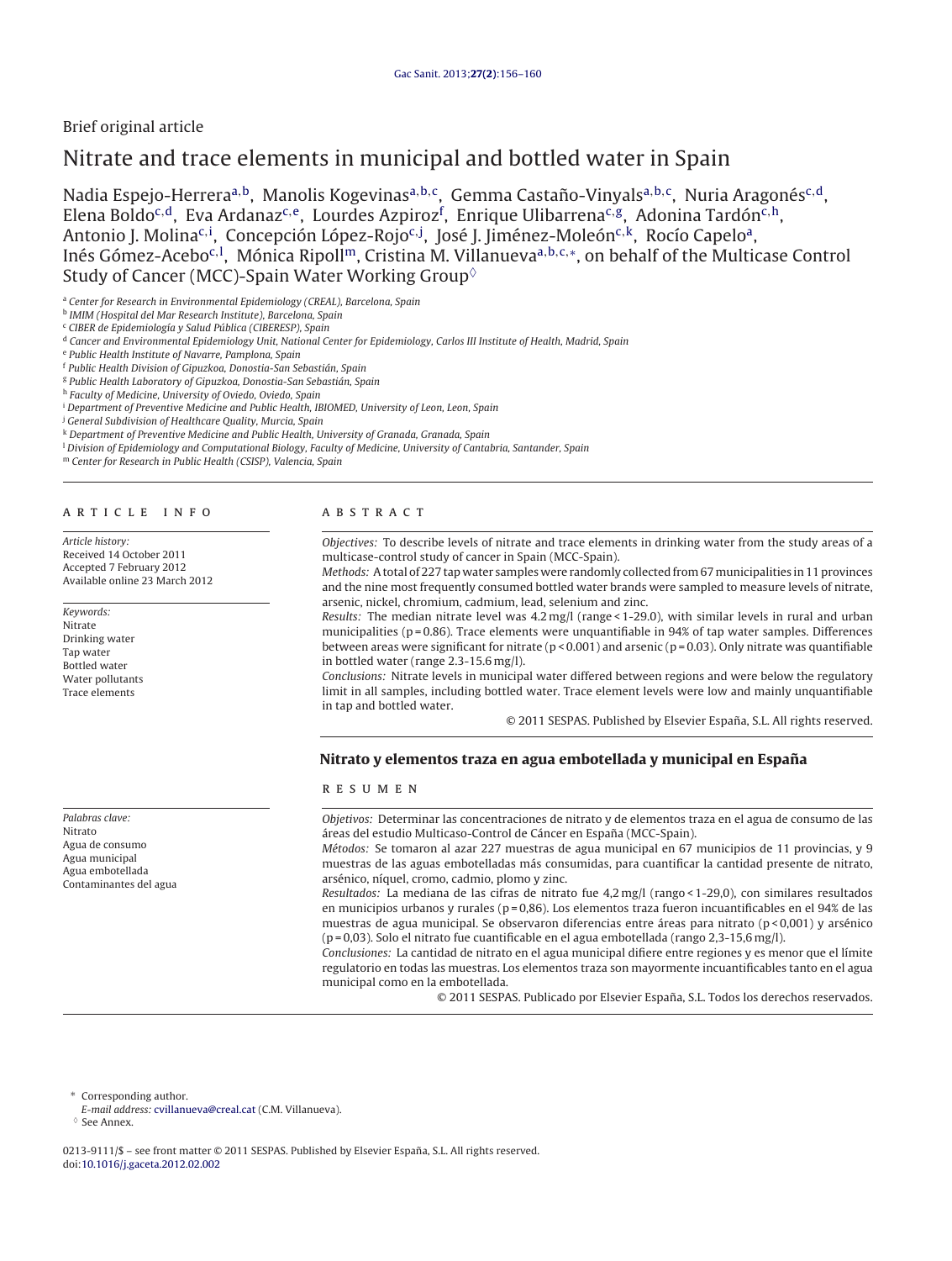## <span id="page-1-0"></span>**Introduction**

Nitrate and trace elements have been associated with diverse health effects. One of the main routes of human exposure is water ingestion. [1](#page-4-0) Some of these elements are naturally ubiquitous and mobile in the environment, but can accumulate in soils and water sources due to the use of fertilizers, industrial emissions and other human activities. [2](#page-4-0)

Nitrate is classified as a probable human carcinogen under conditions that result in endogenous formation of N-nitroso compounds. [3](#page-4-0) Arsenic, cadmium, chromium (IV) and some nickel compounds are recognized carcinogens and cause other health effects. [4](#page-4-0) Lead is neurotoxic and selenium and zinc have a likely inverse relationship with gastric, prostate and breast cancer. [5](#page-4-0) Nitrate and many trace elements are regulated in the European Union, Spain, the United States and other countries. Although zinc is not regulated, water containing > 3 mg/L of zinc is not acceptable for human intake.<sup>[6](#page-4-0)</sup> Systematic and published information on levels in Spain is limited and the available data are restricted to specific areas or small study populations.

We aimed to describe levels of nitrate and trace elements in tap and bottled water in the study areas of the Spanish Multicase-Control study of Cancer (MCC-Spain). Our ultimate goal was to provide relevant information for expossure assessment to water contaminants in this population.

## **Methods**

## Design and study areas

A descriptive analysis was conducted within the framework of the MCC-Spain study, carried out in 11 Spanish provinces (table 1), with 53 urban and 14 rural municipalities (<5000 inhabitants) according to population records in 2010.

#### Water sampling

Tap water samples were collected between March and July 2010 in 227 randomly selected locations (households and public buildings). The number of samples per area was defined according to the number of person-years included in the MCC study. Sampling procedures followed a common protocol. In January 2011, we purchased a 500 mL bottle of the nine most frequently consumed brands in Spain, according to the National Association of Bottled Water Companies .

#### Laboratory analysis

Levels of nitrate and seven trace elements (arsenic, nickel, chromium, cadmium, lead, selenium and zinc) were measured at the Public Health Laboratory of Gipuzkoa (Spain), certified by the National Accreditation Institution. Nitrate was quantified by ultraviolet spectrophotometry with 0.5/1.0 mg/L detection/quantification (DL/QL) limits. Arsenic, nickel, chromium, cadmium and lead were measured by graphite furnace atomic absorption spectrophotometry (GF-AAS), selenium by hydride generation (HG-AAS), and zinc by flame (F-AAS). DL/QL are detailed in [table](#page-2-0) 2 .

## Statistical analysis

Differences between study areas were tested with the Kruskall Wallis rank test. Nitrate levels were compared between urban and

| 23.5<br>60.8<br>10.7<br>0.0<br>6.3<br>3.2<br>90.0<br>23.4<br>20.0<br>$\overline{0}$<br>$\frac{0}{2}$<br>$\overline{5}$ | 25th percentile<br>6.9<br>2.6<br>2.6<br>3.8<br>2.0<br>3.0<br>1.3<br>4.4<br>7.3<br>1.8<br>2.4<br>2.2<br>6.9<br>1.0<br>2.8<br>1.2<br>1.9<br>3.4<br>1.2<br>1.0<br>Min<br>$\overline{\mathbf{v}}$ | Levels $(mg/L)$<br>Median<br>2.7<br>2.8<br>3.9<br>1.4<br>2.4<br>5.4<br>8.9<br>4.2<br>10.4<br>4.1<br>2.3<br>57 | 75th percentile<br>Tap water<br>12.8<br>6.8<br>2.9<br>4.9<br>2.9<br>3.9<br>6.3<br>4.0<br>4.3<br>7.0<br>10.3 | 16.6<br>Max<br>10.6<br>15.7<br>10.0<br>16.5<br>7.6<br>6.4<br>29.0<br>29.0<br>11.4<br>4.0<br>4.1 | Geometric Mean<br>Urban<br>8.9<br>3.4<br>1.6<br>2.9<br>4.3<br>2.7<br>3.3<br>5.2<br>9.0<br>4.2<br>3.1 | $7.7 - 10.2$<br>$7.5 - 11.0$<br>$2.4 - 7.9$<br>$3.8 - 4.6$<br>$2.3 - 4.6$<br>$2.2 - 4.3$<br>$2.4 - 3.0$<br>$2.7 - 4.2$<br>$4.5 - 5.9$<br>$2.2 - 4.2$<br>$1.1 - 2.2$<br>$2.4 - 3.3$<br>95%CI | 6<br>$\overline{10}$<br>9<br>22<br>204<br>Z | Levels (mg/L) by urban-rural municipalities<br>Geometric Mean<br><b>Rural</b><br>4.9<br>2.9<br>5.7<br>4.4<br>61<br>ï | 3.4-10.7<br>$2.0 - 16.3$<br>$1.2 - 7.0$<br>$2.8 - 6.8$<br>95%CI | 6<br>18<br>Z |
|------------------------------------------------------------------------------------------------------------------------|-----------------------------------------------------------------------------------------------------------------------------------------------------------------------------------------------|---------------------------------------------------------------------------------------------------------------|-------------------------------------------------------------------------------------------------------------|-------------------------------------------------------------------------------------------------|------------------------------------------------------------------------------------------------------|---------------------------------------------------------------------------------------------------------------------------------------------------------------------------------------------|---------------------------------------------|----------------------------------------------------------------------------------------------------------------------|-----------------------------------------------------------------|--------------|
|                                                                                                                        | Regulatory limits <sup>b</sup> : 50 mg/l (Spain, EU, WHO); 44 mg/L (USA)                                                                                                                      |                                                                                                               |                                                                                                             |                                                                                                 |                                                                                                      |                                                                                                                                                                                             |                                             |                                                                                                                      |                                                                 |              |
|                                                                                                                        | 3.5<br>2.3                                                                                                                                                                                    | 5.2                                                                                                           | 6.9                                                                                                         | 15.6                                                                                            |                                                                                                      |                                                                                                                                                                                             |                                             |                                                                                                                      |                                                                 |              |
|                                                                                                                        | imit: 50 mg/L <sup>c</sup><br>Regulatory li                                                                                                                                                   |                                                                                                               |                                                                                                             |                                                                                                 |                                                                                                      |                                                                                                                                                                                             |                                             |                                                                                                                      |                                                                 |              |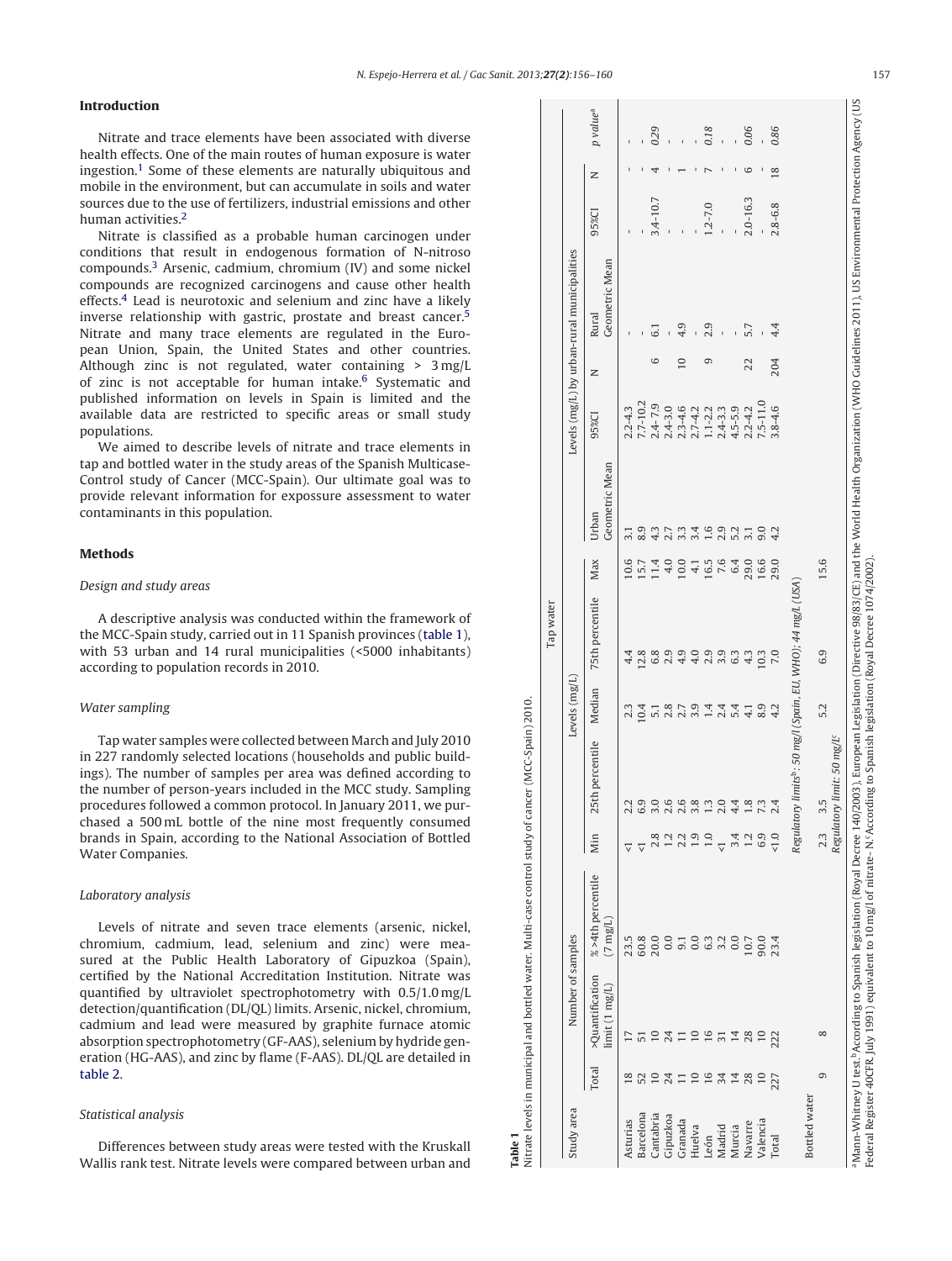## <span id="page-2-0"></span>**Table 2**

Levels of trace elements in municipal and bottled water by study area. Multi-case control study of cancer (MCC-Spain) 2010.

|                                         | Arsenic                  | Cadmium                  | Chromium                 | Lead                     | Nickel                   | Selenium                    | Zinc                     | Total<br>samples |
|-----------------------------------------|--------------------------|--------------------------|--------------------------|--------------------------|--------------------------|-----------------------------|--------------------------|------------------|
| $DL/QL^a \mu g/L$                       | 0.5/1.0                  | 0.25/0.5                 | 2.5/5.0c                 | 1.0/2.0                  | 2.0/4.0                  | 0.5/1.0                     | 25.0/50.0                |                  |
| <b>Tap water</b>                        |                          |                          |                          |                          |                          |                             |                          |                  |
| Asturias                                |                          |                          |                          |                          |                          |                             |                          |                  |
| Range                                   | 1.0                      | < 0.5                    | 5.0                      | 2.0                      | 4.0                      | 1.0                         | < 50.0                   | 18               |
| $N$ (%) > QL <sup>b</sup>               | $\overline{a}$           | $\overline{\phantom{0}}$ | $\overline{\phantom{a}}$ | $\overline{\phantom{a}}$ | $\overline{a}$           | $\overline{\phantom{0}}$    |                          |                  |
| Barcelona                               |                          |                          |                          |                          |                          |                             |                          |                  |
| Range                                   | $1.0 - 1.0$              | < 0.5                    | 5.0                      | $< 2.0 - 3.0$            | $5.0 - 14.0$             | 1.0                         | 51-632                   | 52               |
| $N(\%) > QL^b$                          | 5(9.6)                   | $\overline{a}$           | $\overline{\phantom{0}}$ | 1(1.9)                   | 3(5.8)                   | $\overline{\phantom{0}}$    | 17 (32.7)                |                  |
| Cantabria                               |                          |                          |                          |                          |                          |                             |                          |                  |
| Range                                   | 1.0                      | < 0.5                    | 5.0                      | 2.0                      | 4.0                      | 1.0                         | 60-460                   | 10               |
| $N(\%) > QL^b$                          | $\overline{\phantom{a}}$ | $\overline{a}$           |                          |                          | $\overline{a}$           | $\overline{a}$              | 6(60.0)                  |                  |
| Gipuzkoa                                |                          |                          |                          |                          |                          |                             |                          |                  |
| Range                                   | 1.0                      | < 0.5                    | $1.0 - 1.0$ <sup>c</sup> | $< 2.0 - 4.0$            | 4.0                      | $1.0 - 1.2$                 | $61 - 527$ <sup>d</sup>  | 24 <sup>d</sup>  |
| $N$ (%) > $OL^b$                        | $\overline{\phantom{0}}$ | $\overline{\phantom{0}}$ | 3(12.5)                  | 1(4.2)                   | $\overline{\phantom{a}}$ | 8(33.3)                     | 2(28.6)                  |                  |
| Granada                                 |                          |                          |                          |                          |                          |                             |                          |                  |
| Range                                   | <1.0                     | < 0.5                    | 5.0                      | 2.0                      | 4.0                      | <1.0                        | < 50.0                   | 11               |
| $N$ (%) > QL <sup>b</sup>               | $\overline{a}$           | $\sim$                   | $\overline{a}$           | $\overline{a}$           | $\overline{\phantom{a}}$ | $\overline{\phantom{0}}$    | $\overline{\phantom{0}}$ |                  |
| Huelva                                  |                          |                          |                          |                          |                          |                             |                          |                  |
| Range                                   | 1.0                      | < 0.5                    | 5.0                      | 2.0                      | 4.0                      | < 1.0                       | 53-208                   | 10               |
| $N$ (%) > QL <sup>b</sup>               | $\overline{a}$           | $\overline{a}$           | $\overline{\phantom{0}}$ | $\sim$                   | $\overline{\phantom{a}}$ | $\overline{\phantom{0}}$    | 6(60.0)                  |                  |
| Leon                                    |                          |                          |                          |                          |                          |                             |                          |                  |
| Range                                   | $2.0 - 3.0$              | < 0.5                    | $< 5.0 - 19.0$           | 2.0                      | 4.0                      | 1.0                         | 55-360                   | 16               |
| $N$ (%) > QL <sup>b</sup>               | 2(12.5)                  | $\overline{\phantom{0}}$ | 1(6.3)                   | $\overline{\phantom{a}}$ | $\overline{\phantom{a}}$ | $\overline{\phantom{0}}$    | 8(50.0)                  |                  |
| Madrid                                  |                          |                          |                          |                          |                          |                             |                          |                  |
| Range                                   | $< 1.0 - 4.0$            | $< 0.5 - 0.6$            | $5.0 - 7.0$              | $2.0 - 6.0$              | 4.0                      | 1.0                         | 55-1678                  | 34               |
| $N$ (%) > QL <sup>b</sup>               | 1(2.9)                   | 1(2.9)                   | 1(2.9)                   | 4(11.8)                  | $\sim$                   | $\mathcal{L}_{\mathcal{A}}$ | 12(35.3)                 |                  |
| Murcia                                  |                          |                          |                          |                          |                          |                             |                          |                  |
| Range                                   | 1.0                      | < 0.5                    | 5.0                      | 2.0                      | < 4.0                    | < 1.0                       | 56-194                   | 14               |
| $N$ (%) > $OL^b$                        | $\overline{\phantom{0}}$ | $\overline{a}$           | $\overline{\phantom{0}}$ | $\overline{\phantom{0}}$ | $\overline{\phantom{a}}$ | $\overline{\phantom{0}}$    | 3(21.4)                  |                  |
| Navarre                                 |                          |                          |                          |                          |                          |                             |                          |                  |
| Range                                   | 1.0                      | < 0.5                    | 5.0                      | $< 2.0 - 5.0$            | $4.0 - 4.0$              | 1.0                         | 55-449                   | 28               |
| $N$ (%) > $OL^b$                        | $\overline{a}$           | $\overline{\phantom{0}}$ | $\sim$                   | 1(3.6)                   | 1(3.6)                   | $\overline{\phantom{0}}$    | 11(39.3)                 |                  |
| Valencia                                |                          |                          |                          |                          |                          |                             |                          |                  |
| Range                                   | 1.0                      | < 0.5                    | 5.0                      | 2.0                      | 4.0                      | 1.0                         | 59-392                   | 10               |
| $N$ (%) > QL <sup>b</sup>               | $\overline{a}$           | $\overline{\phantom{0}}$ | $\overline{\phantom{0}}$ | $\overline{\phantom{a}}$ | $\overline{\phantom{a}}$ | $\overline{\phantom{0}}$    | 4(40.0)                  |                  |
| Total                                   |                          |                          |                          |                          |                          |                             |                          |                  |
| Range                                   | $< 1.0 - 4.0$            | $< 0.5 - 0.6$            | $< 5.0 - 19.0$           | $2.0 - 6.0$              | $<4.0-14.0$              | $< 1.0 - 1.2$               | $< 50 - 1678$            | 227              |
| $N$ (%) > $OL^b$                        | 8(3.5)                   | 1(0.4)                   | 5(2.2)                   | 7(3.1)                   | 4(1.8)                   | 8(3.5)                      | 69 (32.9)                |                  |
| p value <sup>e</sup>                    | 0.03                     | $-$                      | 0.13                     | 0.6                      | 0.18                     | $-$                         | 0.98                     |                  |
| Regulatory limit $\mu$ g/L <sup>f</sup> | 10.0                     | 5.0                      | 50.0                     | 25.0                     | 20.0                     | 10.0                        | NR                       |                  |
| <b>Bottled water</b>                    |                          |                          |                          |                          |                          |                             |                          |                  |
| Range                                   | 1.0                      | < 0.5                    | < 5.0                    | 2.0                      | < 4.0                    | 1.0                         | 50,0                     | $\boldsymbol{9}$ |
| Regulatory limit $\mu$ g/lg             | 10,0                     | $5.0\,$                  | 50.0                     | 10.0                     | 20.0                     | 10.0                        | <b>NR</b>                |                  |

<sup>a</sup> DL/QL: Detection limit/quantification limit.

 $<sup>b</sup>$  Number and proportion of samples above the quantification limit by area.</sup>

 $\epsilon$  The quantification limit of chromium in Gipuzkoa was 1  $\mu$ g/L.

<sup>d</sup> Only seven samples were analyzed for zinc in Gipuzkoa.

<sup>e</sup> Comparisons between areas with a non-parametric test.

<sup>f</sup> According to Spanish legislation (Royal Decree 140/2003).

<sup>g</sup> According to Spanish legislation (Royal Decree 1074/2002).

rural municipalities in provinces where both types of municipality were sampled (Cantabria, Leon and Navarre) by applying the Mann Whitney U test.

## **Results**

Nitrate was quantified in 222 tap water samples (97.8%). Median levels ranged from 1.4 mg/L (Leon) to 10.4 mg/L (Barcelona) and differences among study areas were significant (p < 0.001). Most determinations in Valencia and Barcelona were in the highest quartile overall (> 7 mg/L). Levels in rural and urban municipalities were similar ( $p = 0.86$ ). Nitrate was quantified in eight bottled water samples (88.9%) with a maximum level of 15.6 mg/L ([table](#page-1-0) 1).

On average, trace elements were below the quantification limit in 94% of tap water samples. Zinc was the most frequently quantified element(32.8%)in all areas except Granada. Arsenic was quantified in Barcelona, Leon and Madrid. Cadmium was quantified in Madrid and selenium in Gipuzkoa. Chromium was found in Gipuzkoa, Leon and Madrid. Lead was quantified in Barcelona, Gipuzkoa, Madrid and Navarre and nickel in Barcelona and Navarre. Differences among areas were significant for arsenic  $(p=0.03)$ . Trace elements were unquantifiable in bottled water samples (table 2).

## **Discussion**

Nitrate and trace elements were below regulatory limits in 227 municipal water samples from 11 Spanish provinces in Spain. Trace elements were under quantification limits in 94% of the samples. Significant differences among areas were observed for nitrate and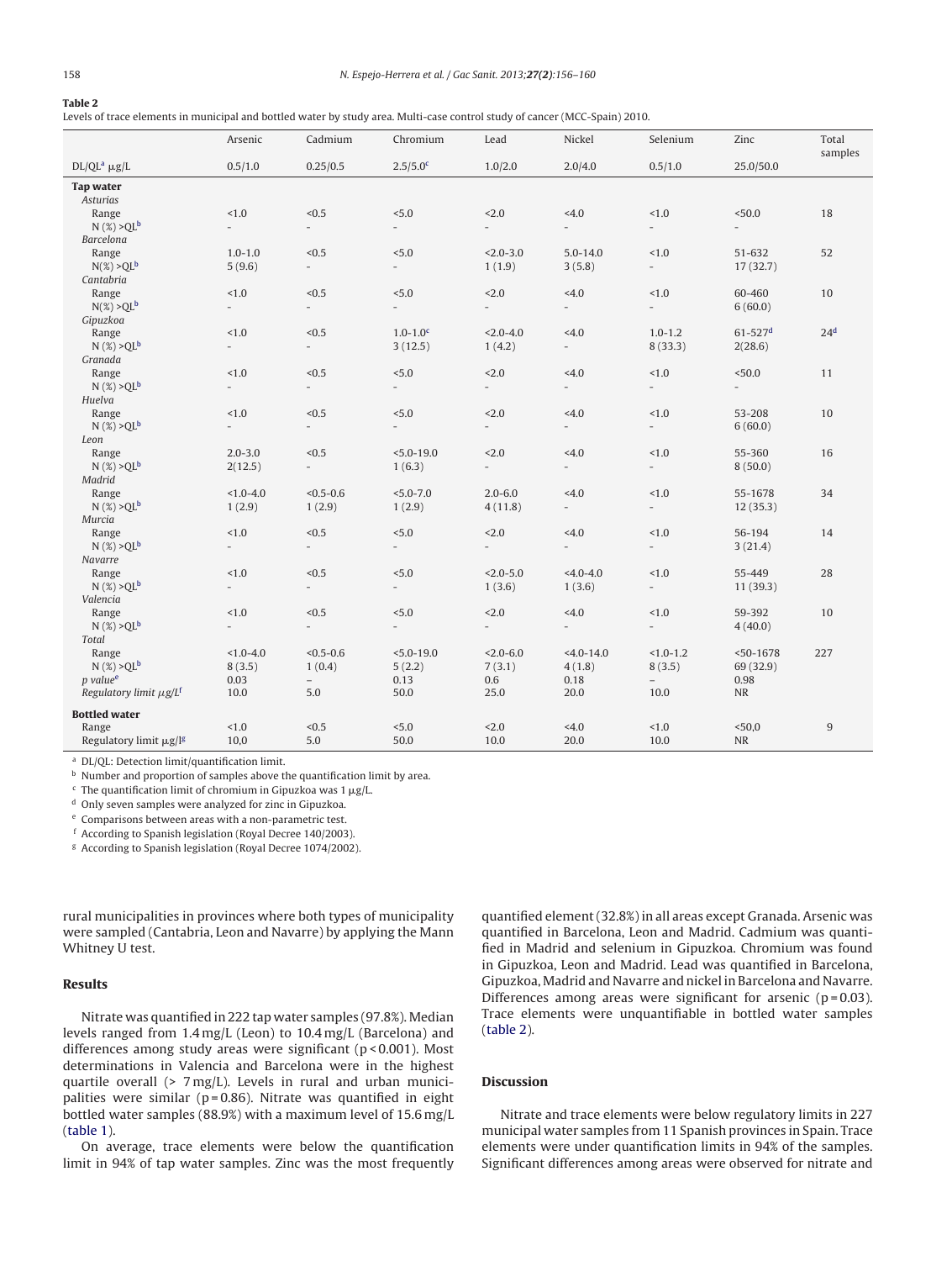arsenic. Only nitrate was measurable in bottled water samples, at concentrations below regulatory limits.

We found similar levels of nitrate in urban and rural areas. Nitrate levels are usually higher in agricultural (rural) areas. However, in urban regions, nitrate could be produced by industrial sources, wastewater and solid waste disposal[.4](#page-4-0) In addition, water supplying urban areas could be collected in rural regions. Our study had limited power to verify urban-rural differences, because most of the study areas included only urban municipalities.

We did not find nitrate levels exceeding regulatory lim-its in tap water, contrary to studies in France<sup>[3](#page-4-0)</sup> and Sicily,<sup>7</sup> where 6% of 2019 samples and 4.7% of 667 samples, respectively, exceeded this limit. Our measurements are consistent with Spanish reports from Galicia<sup>[8](#page-4-0)</sup> (0-55.4 mg/L in spring water) and Tenerife (mean <  $10 \text{ mg/L}$  in tap water).<sup>[9](#page-4-0)</sup> Our results confirm that nitrate levels differ geographically, which could be explained by several environmental factors such as water source (ground vs. surface), land use and soil characteristics, among others.[1](#page-4-0)

Arsenic values were below the quantification limit in 96.5% of tap water samples, differing from Spanish reports of levels exceeding the regulatory limits (10  $\mu$ g/L) in Madrid<sup>10</sup>, Leon<sup>[11](#page-4-0)</sup> and Caldes de Malavella[.12](#page-4-0) The available literature shows wide variability among regions, due to natural geologic characteristics and anthropogenic sources of contamination.

Even the maximum zinc levels measured in Madrid ( $\approx$ 1.7 mg/L) did not exceed the recommended limit to avoid toxic effects  $(3 \text{ mg/L})$  and were similar to results from Finland  $(1.1 \text{ mg/L})^6$ Higher concentrations of zinc, lead, chromium, nickel, cooper and iron could be observed due to release from piping and fittings. According to a study performed in the Basque country,<sup>[13](#page-4-0)</sup> this contaminant pathway is not important in Spain, which could explain the low levels found of nickel and other trace elements. Selenium was mainly unquantifiable, probably because most of the chemical forms remain fixed to soils and do not reach drinking water. Further research is needed to understand the major environmental determinants of trace element levels in drinking water, given their potential effects, possibly protective, on some cancers[.5](#page-4-0)

Nitrate levels in bottled water were similar to those reported in Tenerife (range  $0.4$ -12 mg/L)<sup>10</sup> and other European bottled waters (means from <0.04 to 18.1 mg/L) analyzed in a Canadian study<sup>14</sup> but were higher than those found in Germany (median  $1.08 \text{ mg/L}$ ).<sup>[15](#page-4-0)</sup> Studies from the United States and Germany<sup>15</sup> found arsenic, cadmium, zinc, selenium and nickel exceeding regulatory levels, but our results, mostly below the regulatory limits, were also verified in other countries.

We provide broader information than that found in previous Spanish reports on water contaminants. In addition, to our knowledge, this is the first study measuring various trace elements in Spanish bottled water. Since nitrate levels in drinking water were under regulatory limits, specific recommendations about water intake are not warranted. Some implications for exposure assessment are the following: 1) geographical variability in nitrate levels should be taken into account; 2) drinking water does not appear to be an important source of exposure to trace elements in the study areas; and 3) the contribution of bottled water intake to nitrate exposure, so far considered insignificant, needs further analysis.

In conclusion, nitrate levels differ significantly among Spanish regions but are always under the regulatory limits. Trace element levels are low and are mainly unquantifiable in tap and bottled water. This information is helpful to evaluate exposure and the association of these contaminants with prevalent tumors in the Spanish population.

#### **What is known on this topic?**

Nitrate and trace elements in drinking water have been associated with adverse health effects, including cancer, but the evidence on some of these chemicals is still inconclusive. The available information on exposure levels in Spain is restricted to specific areas or small study populations.

#### **What does this study add to the literature?**

We conducted systematic sampling in a large study area in Spain (67 municipalities in 11 provinces). Nitrate levels in municipal drinking water differed among regions and were under the maximum regulatory limits. Bottled water also contained low nitrate levels. Most trace elements were unquantifiable in drinking water (both tap and bottled water). Our results are useful to evaluate exposure levels in Spain.

#### **Authors' contributions**

N. Espejo-Herrera performed the statistical analysis and drafted the manuscript under the supervision of C.M. Villanueva. E. Ulibarrena performed the laboratory analysis. All the authors participated in the study design, data collection, review and interpretation of the results. The final manuscript was reviewed and approved by all the authors. All members of the Water Working Group of the MCC-Spain study, listed as co-authors in the Annex, contributed to data collection, water sampling in the study areas and reviewed the results of the study.

## **Funding**

This study was funded by the Instituto de Salud Carlos III FEDER (PI08/0533, PI08/1770, PI08/1359, PI09/1662), FIS PI09/00773, Acción Transversal del Cáncer del Consejo de Ministros del 11/10/2007 and the CIBER de Epidemiología y Salud Pública.

#### **Competing interests**

None.

#### **Acknowledgements**

We thank Remedios Pérez and José Luis Rodrigo (Public Health Institute of Navarre) for their contributions.

## **Annex**

Co-authors: Glòria Carrasco-Turigas, Esther Gràcia-Lavedán, Ana Espinosa (Center for Research in Environmental Epidemiology, CREAL, Barcelona); Victor Moreno (Catalan Institute of Oncology, ICO, Barcelona; Biomedical Research Institute, IDIBELL; University of Barcelona, UB); Laura Costas (Catalan Institute of Oncology, ICO, Barcelona); Marina Pollán, Pablo Fernández Navarro, Javier García, Esther García-Esquinas (Cancer and Environmental Epidemiology Unit, National Center for Epidemiology, Carlos III Institute of Health, Madrid); Margarita Palau (National Information System for Drinking Water, SINAC); Estefanía Toledo (Public Health Institute of Navarra; Department of Preventive Medicine and Public Health, University of Navarre, Pamplona); Jone M. Altzibar, Itziar Zaldua (Public Health Division of Gipuzkoa); Vicente Martín (University of León); Juan Alguacil (Center for Research in Environment and Health, CYSMA, University of Huelva); and Rosana Peiró (Center